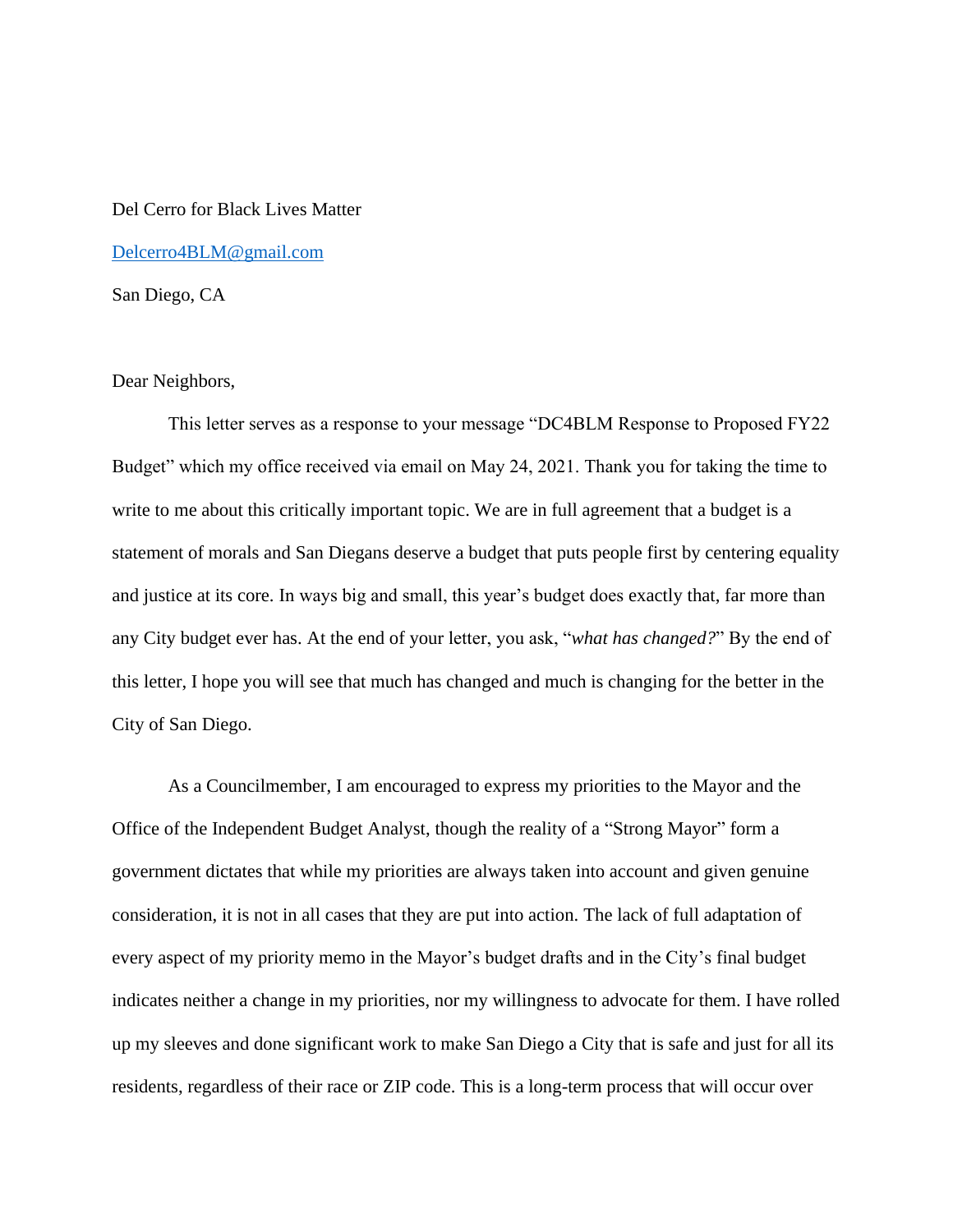years, not weeks, as I, and a majority of my Council colleagues as well as the Mayor have stated during the budget process several times.

Now, I would like to address your suggestion that I have not advocated strongly enough for additional de-escalation and racial bias training for SDPD personnel, and the following italicized excerpt from your letter:

*"We believed you when you spoke to our group and during your campaign when you advocated for non-law enforcement solutions to homelessness and drug addiction crises, and for redirecting funding and resources so that the police and even firefighters, who are often ill-equipped to deal with these issues, will not have to respond to every call. You stated that incarceration should be the last option."*

I strongly believe that incarceration should be the last option for remedying a transgression against society, and that addiction is a disease, not a crime, and ought to be treated as such. The death of my brother to an opioid addiction is something that I think about every day, and I know that people like him deserve our support, not our judgment. This is why I have met with the leaders of numerous organizations and done what I could to support them during my first few months in office, from Kitchens for Good, which trains individuals who have suffered from addiction, homelessness, and former incarceration to be chefs and business owners around San Diego County, to PATH, which helps unsheltered individuals with numerous issues including drug addiction. When interviewed on radio and television, I have specifically and repeatedly called attention to how social services, not criminal justice, are needed to help people with these challenges—because public officials need to explain how services work and how a personcentered approach is the real solution to the issues our constituents call on us to solve. I've explained live on-air that our unsheltered population have reason to not trust the City when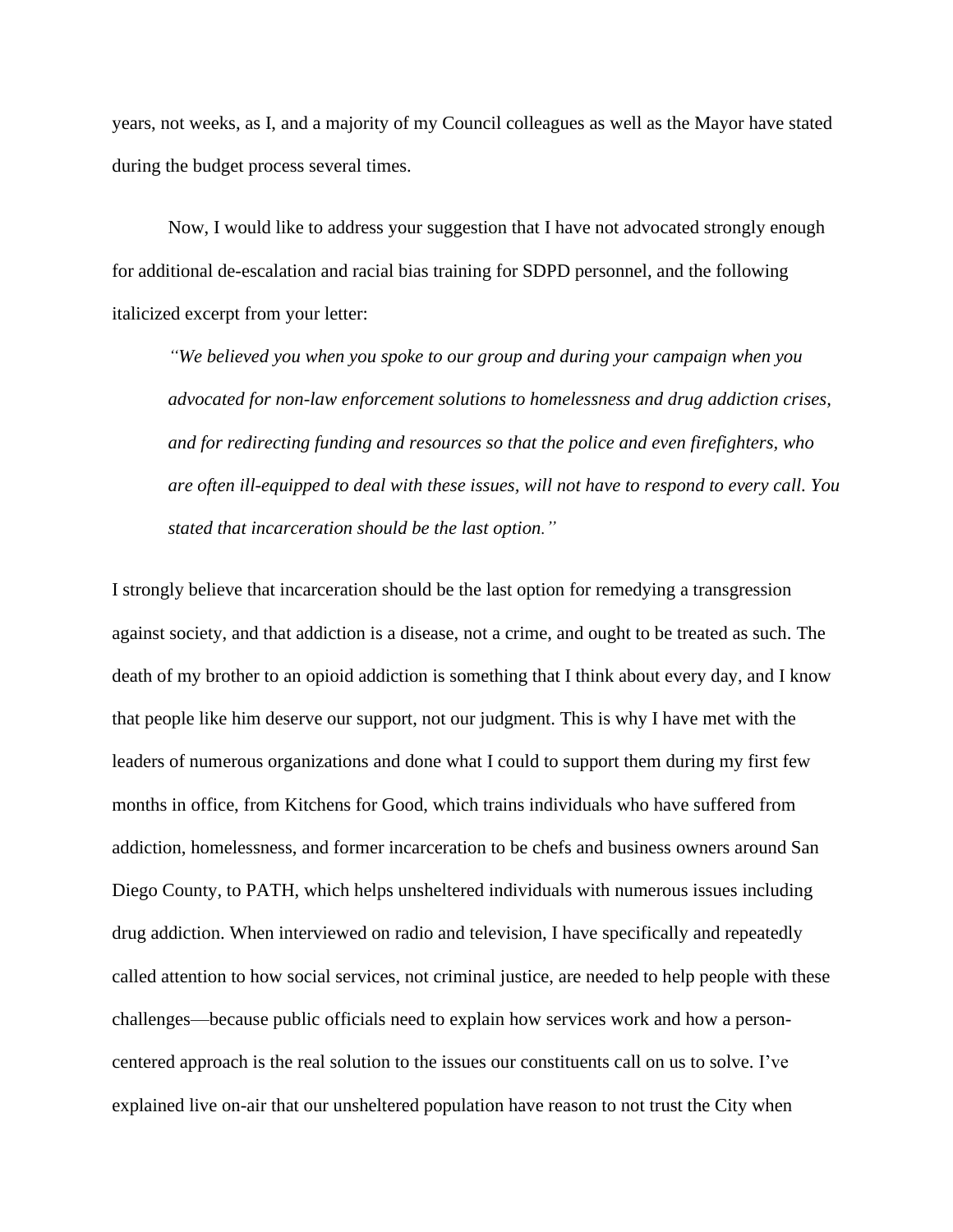offered help or approached by police, and thus funding and resources to service providers is a key element of this year's budget. All of the things I have written, spoken, and advocated for regarding the budget would prevent eight officers from showing up to address one unsheltered individual and, more to the point, would help prevent the individual from becoming homeless in the first place. The point of reference from which I speak with passion about these things is my own personal experience and knowing that the people I am helping *are* my brother. It is from this point of view that I believe we are, as you state, "achiev[ing] change and start[ing to] implement policy that cultivates equity and social justice within our city."

I am also in full agreement with your statement that we cannot achieve equity in our City when certain San Diegans do not have any options to live with dignity, which is why I am a fierce advocate for a housing-first approach to our housing and homelessness crises that prioritizes getting our homeless neighbors into permanent supportive housing with wrap-around services as quickly and humanely as possible. I have worked with and advocated for groups like PATH and will be voting to increase the City's relationship with them through substantial additional investment in their services.

To the issue of police training, these are, and have consistently been, among my top priorities for the FY2022 budget as it relates to Public Safety. Page 11 of my original Budget Priorities Memo states that the City should:

> • Establish additional training programs regarding true conscious bias and deescalation techniques.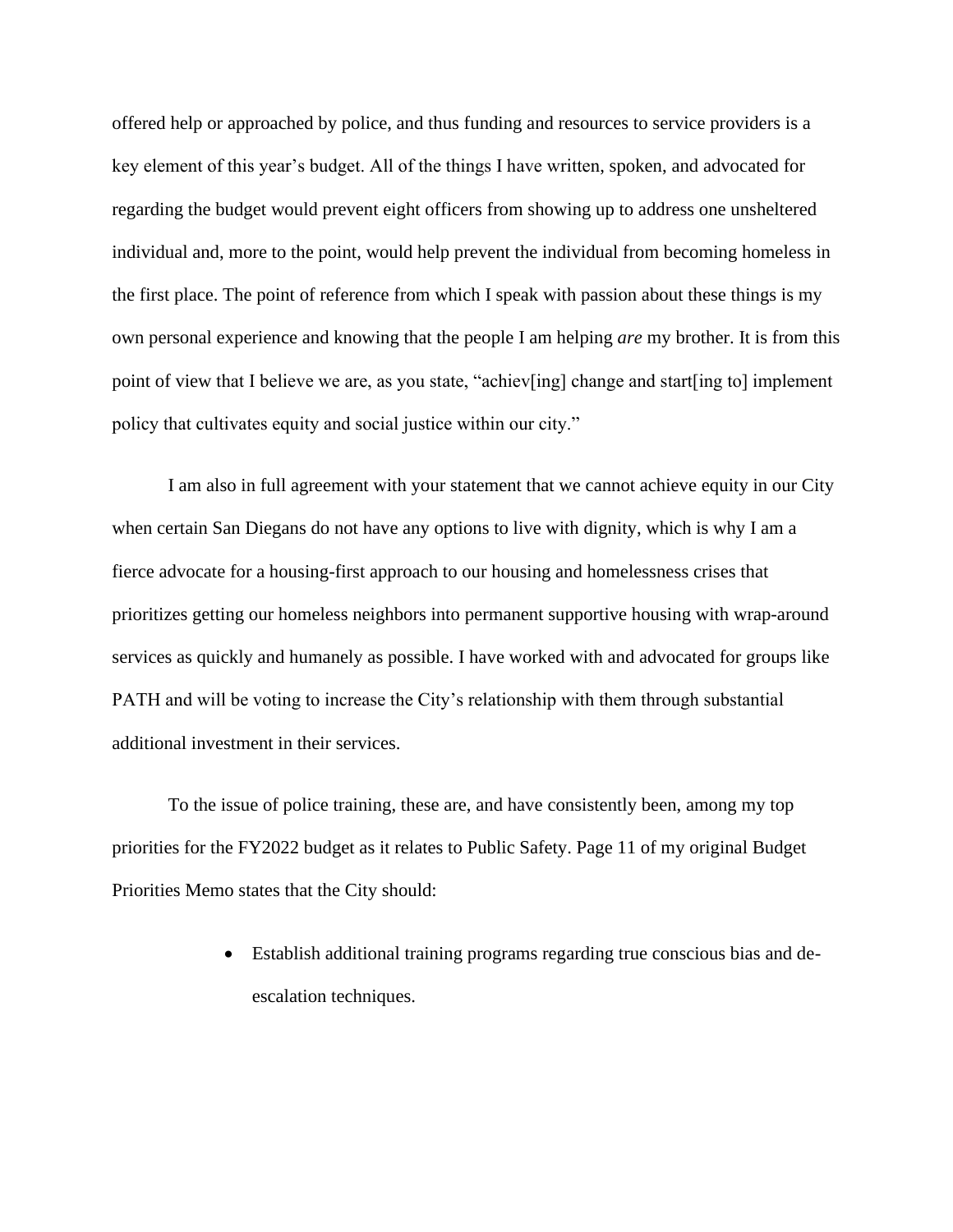• Diversify and strengthen City alternatives to Police, such as community investments, non-law enforcement first responders, and decriminalization of low-level offenses.

Also in my Public Safety & Livable Neighborhoods ("PS&LN") Committee priorities memo, I wrote:

- "At the core of the message the City hears from community groups pushing for reform is that individuals want fewer unnecessary contacts from police officers, particularly in ways that reflect outdated thinking about criminal justice. Homelessness, drug addiction, mental health episodes, and interactions with youth require proper training and precise monitoring so that the appropriate response and solution are applied every time…"
- "…The City must provide the resources for SDPD to meet the state mandated statutory training goals. Research has shown that meaningful procedural justice training does lead to a reduction in the use of force and complaints against officers. SDPD officers must receive effective conscious bias and de-escalation training that promotes discourse and equitable policing for all San Diegans. PS&LN should receive frequent updates on a viable strategy to stop harmful policing practices while simultaneously building legitimate connections with the community."

Your letter directly mentions the apparent \$2.59 million reduction to SDPD training. Just as you did, I immediately noticed this apparent reduction in the first draft of the Mayor's FY22 budget, and, staying true to my campaign statements, I didn't ignore it. I brought my concerns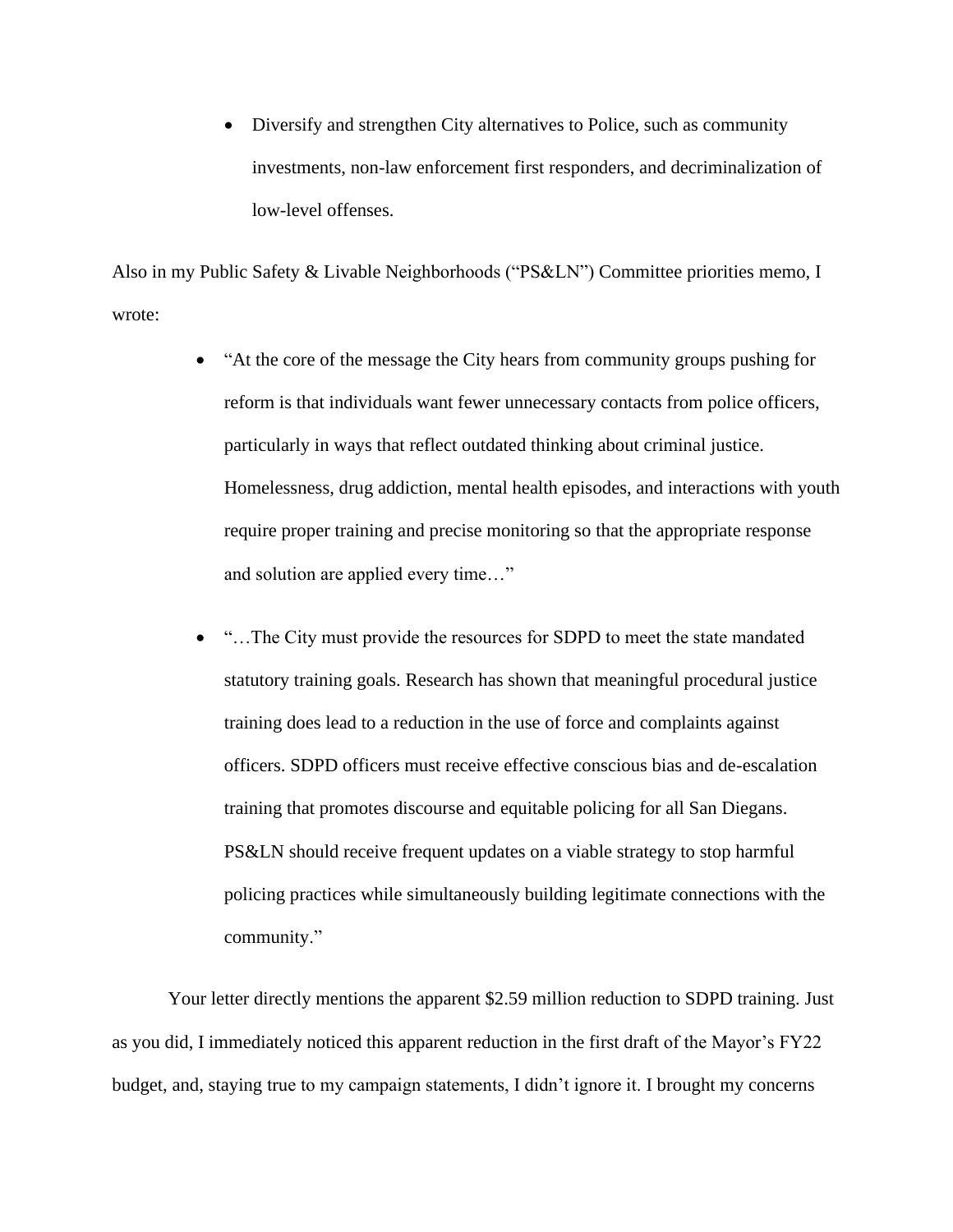forward about the removal of this funding through the annual budget review process during SDPD's presentation on May 7, 2021. I specifically noted my concerns in my very first question for the Chief of Police, when I stated on the record:

"I see there's a proposed reduction of \$2.59 million from the training employee development expenditure. I'm concerned partly from my own experience and partly because of how many council colleagues noted in their budget priority memos the increased need for training in police officers. How does this reduction address the needs for officer training, de-escalation, and other aspects of having a trained workforce?"

The response from the Police Department spokesperson was that the reduction reflects a shift in staffing: in this case, the shift is from officers who were in training at the academy in 2020 and now are working Patrol Officers in the field in 2021. To be clear, this reduction does not affect programmatic training within the department. I was still not satisfied with the explanation, so I pressed further in my questioning on this issue:

"Do we not expect to go out and recruit new cadets who need to be trained and therefore makes the \$2.59 million necessary [for training]?"

It was then explained that the money for training recruits is shifted to the training budget from the personnel budget when there is officer attrition (through retirement or moving to other departments, roughly 12 officers per month), and thus, this money for training is not reduced. There is in fact no reduction of \$2.59 million in training, and because I truly believe that officer training is a critical component of fair policing, I didn't allow the issue to go unnoticed and unaddressed when it was my turn to question the Chief and his staff.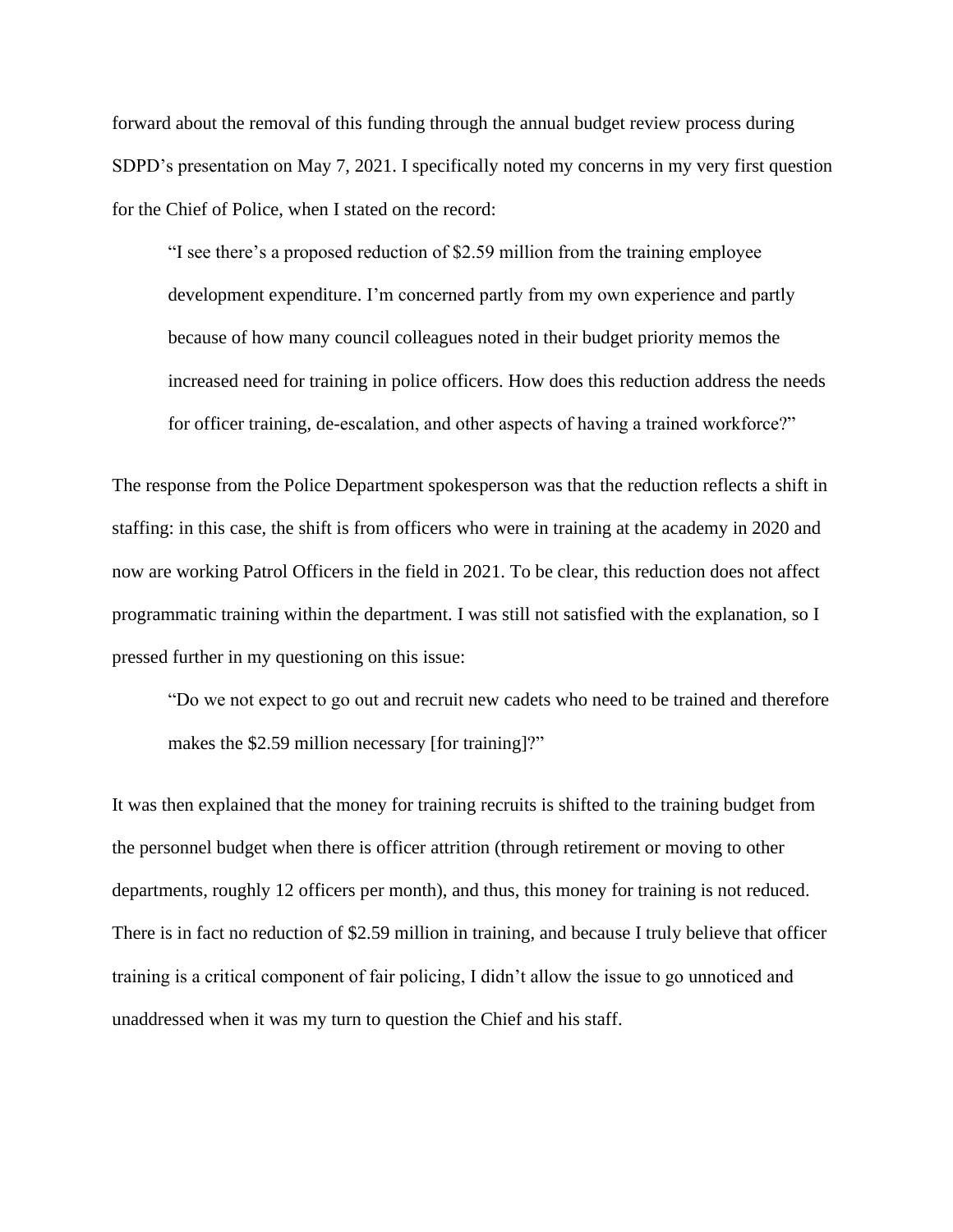I have also been a staunch advocate that the new Commission on Police Practices needs *more* funding than what has been proposed in the FY2022 budget, for more resources to facilitate the Commission's work and for a permanent in-house attorney that can focus full-time on the Commission's tasks, and have been consistent in my advocacy for this since the day I took office.

Lastly, I would like to address this italicized excerpt from your letter: "*What are you and the current City Council doing to act in solidarity with our community leaders and deliver justice to San Diegans of color?"*

I am proud of all that my Council colleagues, Mayor Gloria, and I are doing on behalf of the fight for equity and justice in our City and to advance the interests of People of Color. As a new Councilmember, at every turn, I have fought to uplift many communities, but particularly the community of Linda Vista, which has suffered from systemic injustice for years. Specifically, I have advocated for much-needed investments in the community, such as improvements to transportation infrastructure financed by the Climate Equity Fund, solar panels in low income communities that reduce electricity bills and improve energy resiliency, a new Emergency Medical Services (EMS) provider who has promised faster response times in communities of color, promoted the Housing Stability Assistance Program with fliers in five languages and with a press conference in Linda Vista, and put on a COVID-19 vaccine clinic where my team put out trilingual fliers in the community. We are also working with the non-profit organization FACT (Facilitating Access to Coordinated Transportation) and Bayside Community Center to create a pilot program with the goal of achieving transportation equity in Linda Vista, particularly for seniors. We have seen the lack of accessible transportation in this historically overlooked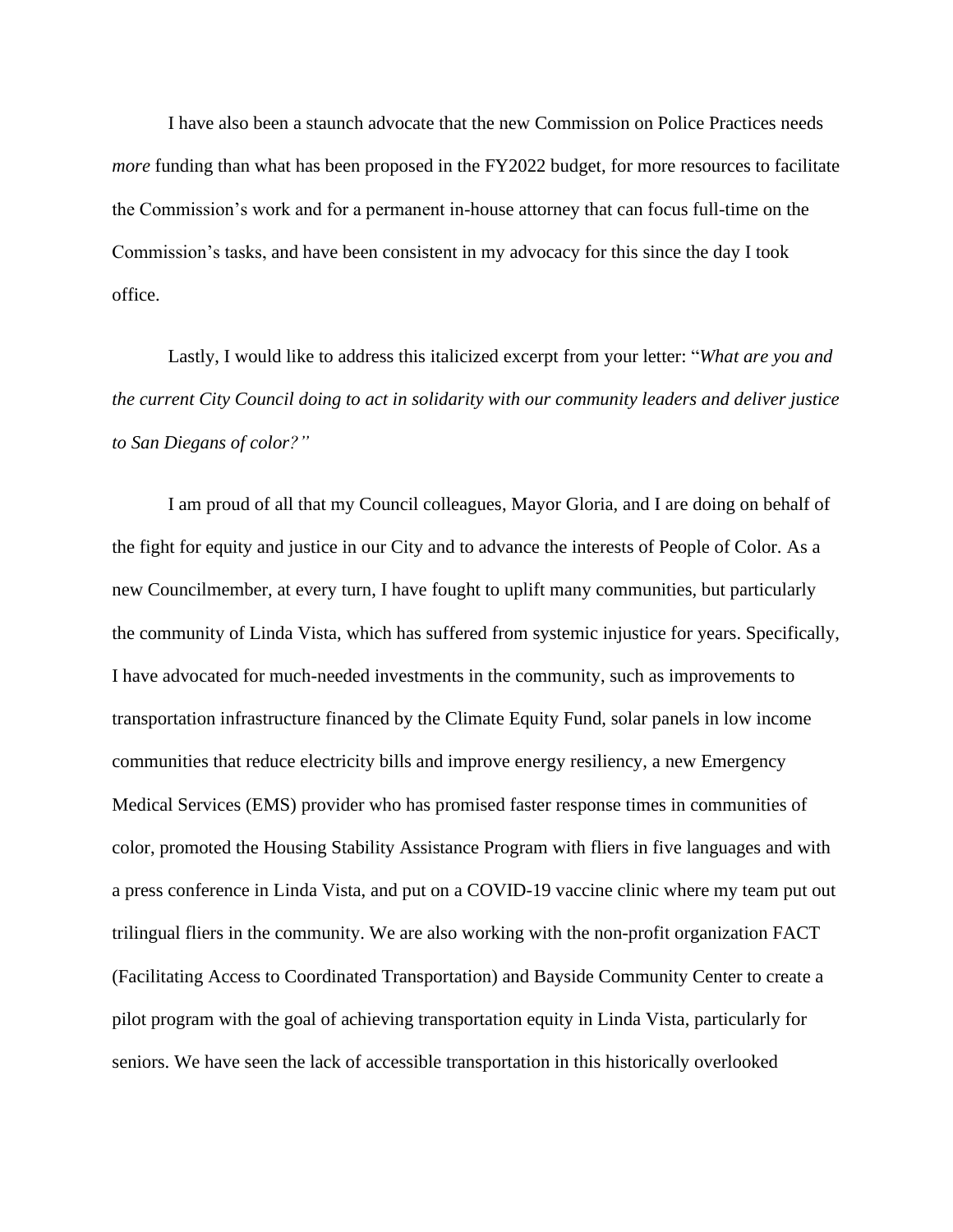community and taken action to bridge the gap between the people who live there and the critical resources like groceries, child care, health care, and more.

As it relates to the Climate Equity Fund, a significant proportion of that funding is going to Linda Vista for traffic calming and pedestrian safety, as well as for improved public safety and environmental measures like more streetlights. As it relates to solar energy, I am appreciative that Mayor Gloria has committed to working with me to address the community's concerns regarding the barriers those who live in communities of concern face when they seek to install and utilize solar panels. Our partnership in analyzing these concerns resulted in the implementation of my idea to establish a Solar Rebate Program for low-income residents as part of the City's new Gas and Electric Franchise Agreement, and I am working with Councilmember Elo-Rivera on how to maximize the potential and reach of that program through our respective Council committees.

I also stood beside local minority business owners and advocates in Linda Vista to announce my support for AB 915, which will set goals for State agencies to award contracts to BIPOC, women, disabled, and veteran-owned small businesses. Likewise, in the Budget & Government Efficiency Committee meeting on April 28, 2021, when we were presented with the City's Disparity Study, I expressed my support for our City to develop race- and genderconscious contracting programs to boost the number of business our City works with that are BIPOC- and women-owned, in the face of long-standing legal precedent that makes such programs difficult to implement, so that we can hopefully test the legal boundaries that other government agencies have not had the courage to test.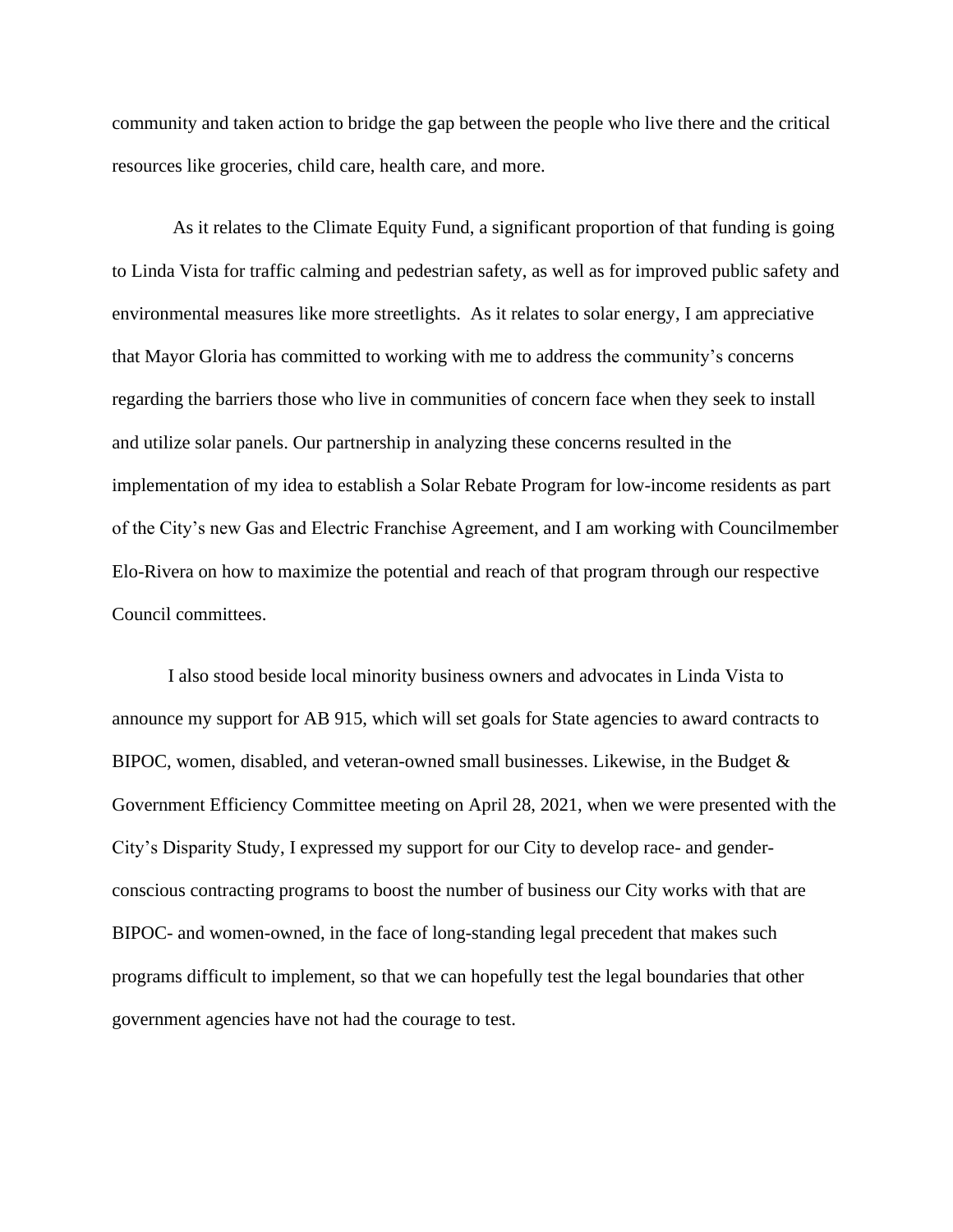Furthermore, I've emphasized implementing structural change through the Committee I chair: the Economic Development and Intergovernmental Relations (ED&IR) Committee, where my colleagues and I are dug in following the workplan we laid out with an equity lens on all our proposals and actions, to usher in an equitable and just recovery from the COVID-19 pandemic that puts people first, with a focus on those in the hardest-hit and most historically marginalized communities. We have emphasized improving the existing economic environment for small businesses, arts and culture organizations, and cross-border businesses that are owned by and that serve a far higher proportion of BIPOC residents. Finally, I have put much time and effort into developing programs that will make childcare accessible and affordable to San Diego families, as well as advocating as the Vice Chair of SANDAG's Transportation Committee for the Five Big Moves, which will transform our region through unprecedented public investment in transit infrastructure that breaks down long-standing barriers to economic, social, and racial equity and saves us from the impending threats of climate change.

All in all, on the issues of the public's health and safety, the environment, economic opportunity, housing affordability and homelessness, transportation, and any issue facing children, I am a Councilmember, elected in District 7, who works every day to implement bold change with wide-reaching positive effects across numerous policy areas.

I am always happy to find time on my calendar to meet with DC4BLM to discuss any matter before the City. I encourage you to continue providing feedback, making suggestions, and asking questions. I have and will continue to listen, consider, and respond. I believe we share far more ideological alignment than disagreement, and I make to you the same promise I would make to any advocacy group: that I will work in good faith to find common ground with you and